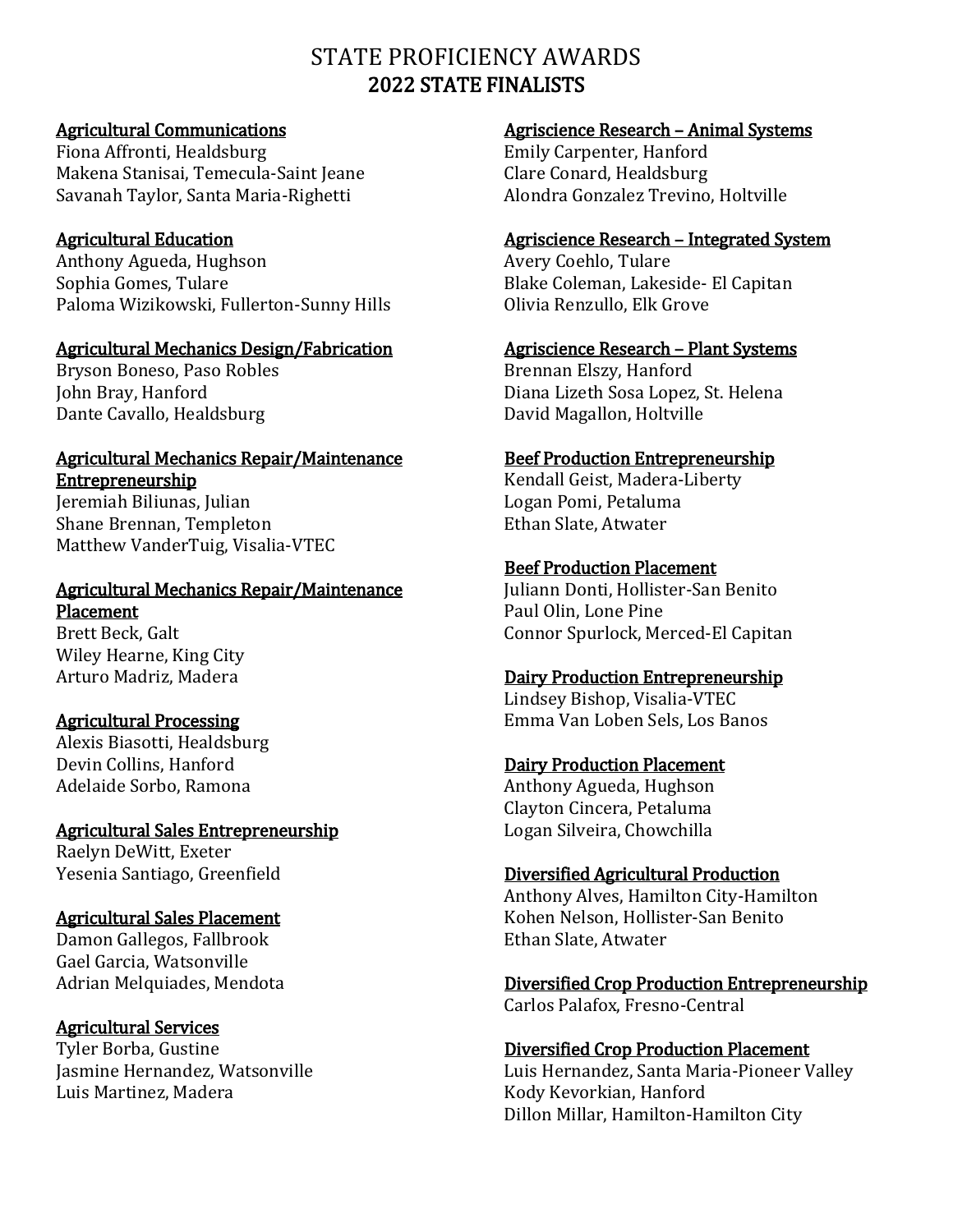## Diversified Horticulture

Alexsis Delgadillo, Madera Kadance Umbarger, King City

Diversified Livestock Abby Bianchi, Hollister-San Benito Tristan Cardey, Atwater Taylor Seder, Santa Rosa

### Environmental Science/Nat Resources

Kelly Cantrell, Foresthill Jasper Dilts, Ramona Eric Zacarias, Woodlake

# Equine Science Entrepreneurship

Reagan Cole, Bakersfield-Frontier Makenzie Ford, Livermore Abigale Jacobsen, Elk Grove

## Equine Science Placement

Antoinio Cuevas-Ramirez, Watsonville Sabrina Smith, Ramona Emily Yanez, Visalia-VTEC

Fiber/Oil Crop Thomas Simas, Esparto

## Forage Production

Matthew Meents, Corning Tyler Verhoeven, Visalia-CVC Tristan Wilkes, Sebastopol-West County

## Forest Management/Products

Luke Ostly, Bakersfield-Bakersfield Christian Fred Velasquez, Livingston Alonso Vera, Sebastopol-West County

## Goat Production

Abby Bianchi, Hollister-San Benito Levi de Jong, Visalia-CVC Bailey Ham, Grass Valley-Bear River

#### Grain Production Placement No Finalists in this area

#### Landscape Management Juan Herrera, Watsonville Nick Lopez, Reedley Colton Shaw, Sebastopol-West County

### Nursery Operations

Guadalupe Garcia, Sacramento-Florin Analise Scholten, Sebastopol-West County Noe Zermeno, Watsonville

## Outdoor Recreation

Maria Ramos, Santa Maria-Pioneer Valley Morgan Stubs, McKinleyville Nathaniel Traeger, Visalia-Mt. Whitney

## Fruit Production

Jayraj Kahlon, Merced-Golden Valley Blake Kalfbeek, Colusa Carlos Nunez, Santa Maria

## Poultry Production

Samantha Albiani, Elk Grove Ashlee Atkins, Morgan Hill-Live Oak Ixtlaly Rodriguez, Fresno-Central

Service Learning Trevor Denier, Galt-Liberty Ranch

## Sheep Production

Nathan Flores, Galt Blake Kalfsbeek, Colusa Lucas Jackson, Pine Valley-Mountain Empire

## Small Animal Production and Care

Sophia Albiani, Elk Grove Trista Fry, Kingsburg Sierra Knapp, Oroville-Las Plumas

## Specialty Animal Production

Colin Cianciarulo, Santa Ynez Chevelle Clarke, Phelan-Serrano Samuel Jimenez, Madera

Specialty Crop Production Antonio Hernandez, Santa Maria-Pioneer Valley

#### Swine Production Entrepreneurship

Madison Cameron, San Andreas-Calaveras Ross Illingworth, Livermore Lane Sheehan, O'Neals-Minarets

## Swine Production Placement

Elias Fricke, Visalia-VTEC Macey Gomes, Sutter